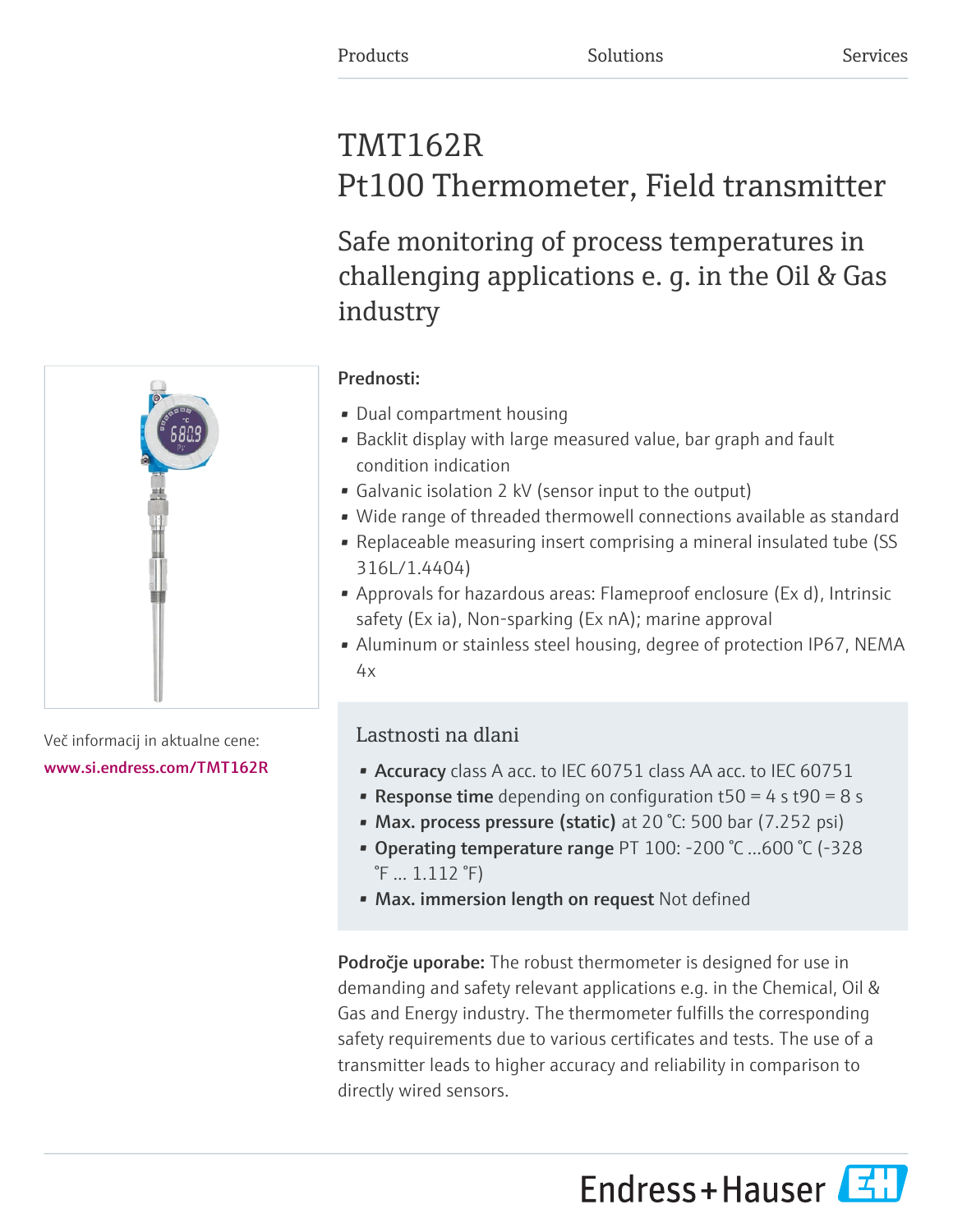# Lastnosti in specifikacije

| Thermometer |  |
|-------------|--|
|-------------|--|

Merilni princip Resistance Temperature Detector

#### Characteristic / Application

US style metrical modular temperature assembly for heavy duty applications suitable for hazardous areas to use with thermowell backlit display

#### Thermowell / protection tube

to be used with thermowell

Insert / probe mineral insulated (MI), flexible

## Outer diameter protection tube / Insert Insert Diameter  $6,0$  mm  $(0,24")$

Max. immersion length on request Not defined

Material protection tube/ thermowell Not defined

Optional coating Not defined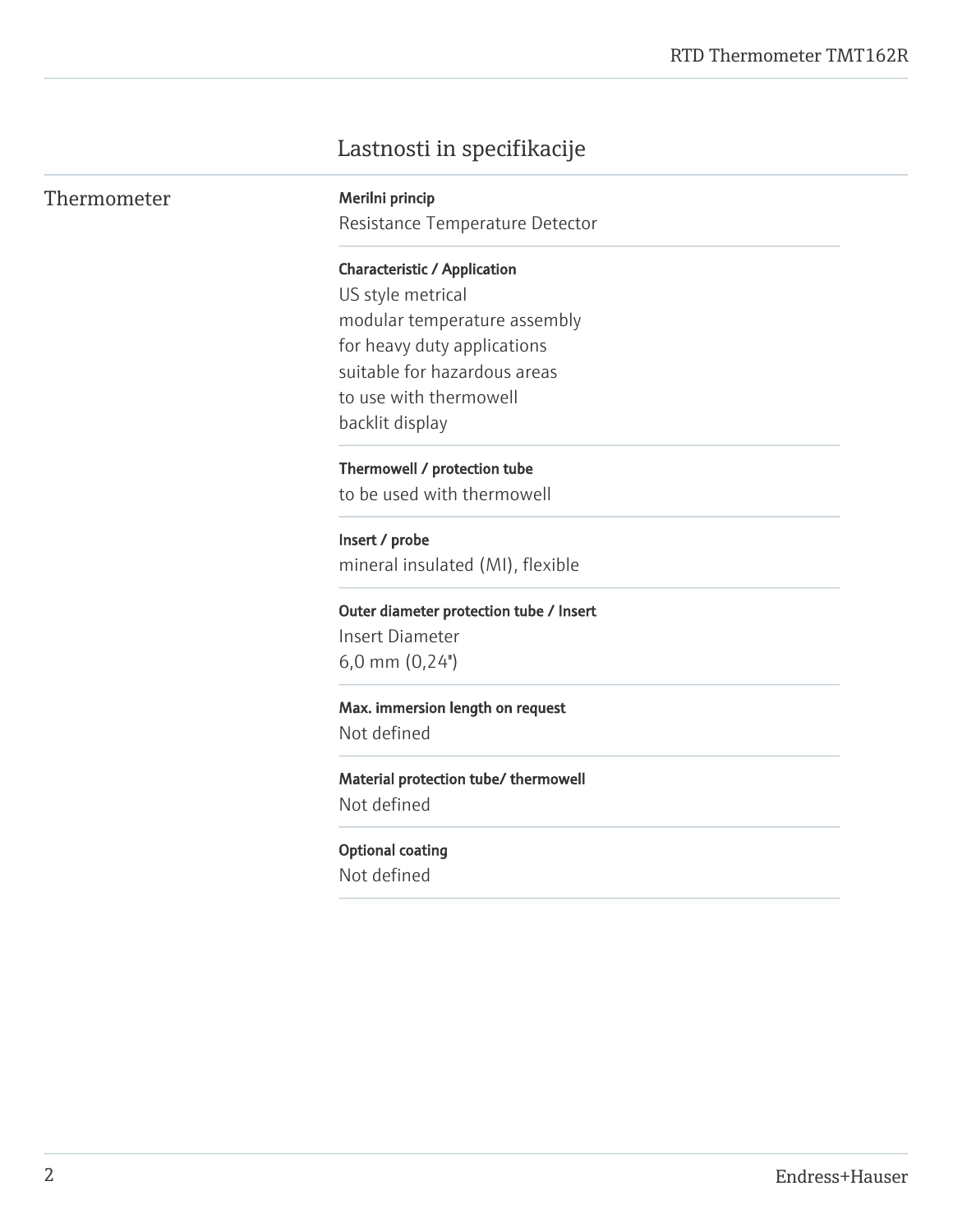## Thermometer

#### Process connection

Thermowell connection male thread: G1/2" NPT1/2" NPT3/4" cap nut: NPT1/2" M24x1.5

#### Tip shape

Not defined

#### Surface roughness Ra

Not defined

#### Operating temperature range

PT 100: -200 °C ...600 °C (-328 °F ... 1.112 °F)

#### Max. process pressure (static)

at 20 °C: 500 bar (7.252 psi)

#### **Accuracy**

class A acc. to IEC 60751 class AA acc. to IEC 60751

#### Response time

depending on configuration  $t50 = 4 s$  $t90 = 8 s$ 

#### Integration head transmitter

yes (4 … 20 mA; HART; PROFIBUS PA; FOUNDATION FIELDBUS)